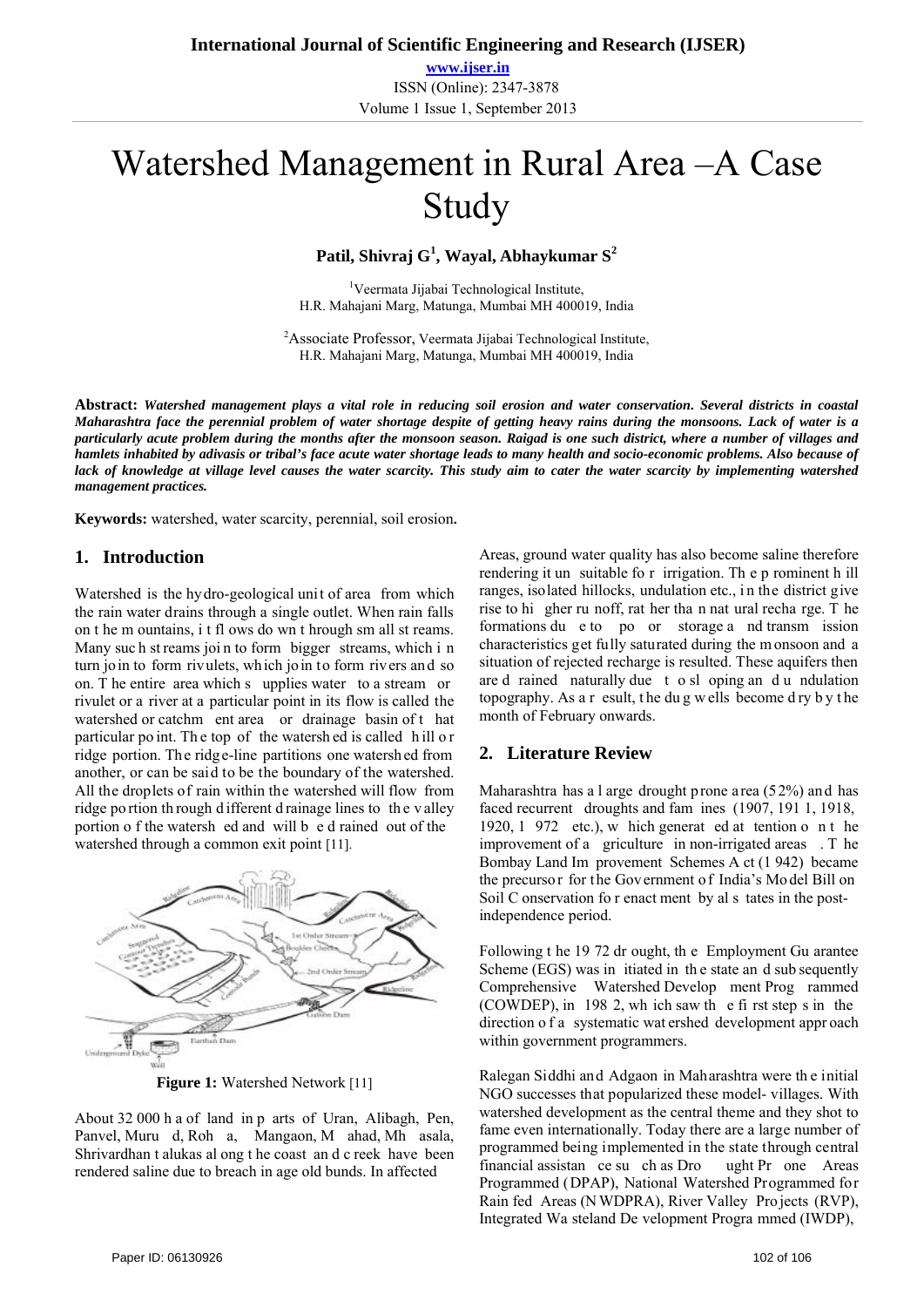**www.ijser.in** ISSN (Online): 2347-3878 Volume 1 Issue 1, September 2013

Western Ghats De velopment Pr ogrammed ( WGDP), st ate supported pr ogrammers su ch as I ntegrated Watershed Development Projects (IWDP) Adarsh Gaon Yojana (AGY) and bilateral programmers such as Indo-German Watershed Development Pro grammed (IG WDP) besides a num ber of projects bei ng i mplemented by Non Go vernmental Organizations (NGOs) with financial support from local and foreign s ources. Almost all t hese programmers ha ve institutionalized th e watershed approach t o treating land s and water harvesting in asso ciation with p eople's participation to enhance the production potential of rain fed farming. With Mah arashtra's esti mated p otential o f surface irrigation not expected to cross 30% of the cropped area (in conventional sense ), t he im portance o f watershed development as a bulwark for rain fed agriculture is obvious in these large tracts of drought prone lands. [8]

# **3. Methodology**

Following steps were followed for implementing techniques: 1. Selection of Site for implementing watershed techniques.

- 2.By personal interviews of the local people, we analyze the
- problems faced by the villagers regarding water shortage.
- 3.Collection of th e data of site con dition and surrou nding area.
- 4. Preparation of contour map of selected site.
- 5. Profile leveling is used to select the water outlets.
- 6.Constructing the suitable structures on water outlet points.
- 7. Preparation of the estimates of structures proposed.

# **4. Techniques for Water and Soil Conservation[12]**

## **4.1 Earthen bunds: Reduction in soil erosion**

The g round water t able o f wells wi thin  $1 t \cdot 0.2$  km on downstream side of bund increases. The submerged material that has been flown off ca tchment area can be used as fertilizer.



**Figure 2:** Typical Cross section of earthen bund

## **4.2 Continuous Contour Trenches**



**Figure 3:** Continuous Contour Trenches

Reduces surface water flow v elocity, promotes in filtration, and prevents pollutants from draining into water bodies.

## **4.3 Farm Ponds**

Ponds co nstructed on the upper side of the farm s to block and st ore t he ru noff rai n wa ter whi ch ca n be used during emergencies a re cal led fa rm po nds. T he main ob jective of farm pond is to store the water from the surface runoff in the ponds and use for the irrigation purpose. The water stored in the farm pon ds i s general ly use d w hen i rregular rai ns a re received. Places where construction of wells are not possible in such areas, the farm ponds are constructed.



**Figure 4:** Farm ponds

## **4.4 Gabion Bunds**

They are similar to lose bould er checks, but are construct ed across bigger streams and ha ve their own catchment area at least 5 ha. Also, these st ructures a re constructed on flatter regions as a gainst loose boulder c hecks. The flatter t he upstream slo pe, th e m ore will b e th e sto rage. Al ong with slowing down t he ru noff t hese structure s also help i n temporary water storage if the b ed is im permeable enough. These structures are generally reinforced with wire mesh for Stable embankments and oppose strong currents. The bunds made by co vering t he l oose st ones by mesh are cal led "Gabion Bandhara" The areas where the slope of the nala is greater than 3% and the rainfall is h eavy in su ch conditions the loose boulder structures cannot sustain, so in suc h cases the Ga bion B andhara are p referred. The boulders l ocally available are s tored in a steel mesh and are tied up in the form of rect angular blocks. This is put across the stream to make it as a s mall dam by anchoring it to the stream banks. The h eight of su ch stru ctures is ar ound  $0.5$  m and is normally used streams with width of about 10 to 15 m. The excess water overflows this structure storing some water to serve as source of recharge. The silt content of stream water in due course is deposited in the interstices of the boulders to make it more impermeable. These structures are common in Maharashtra, Madhya Pradesh, and Andhra Pradesh etc.<sup>[11]</sup>



**Figure 5:** Gabion bund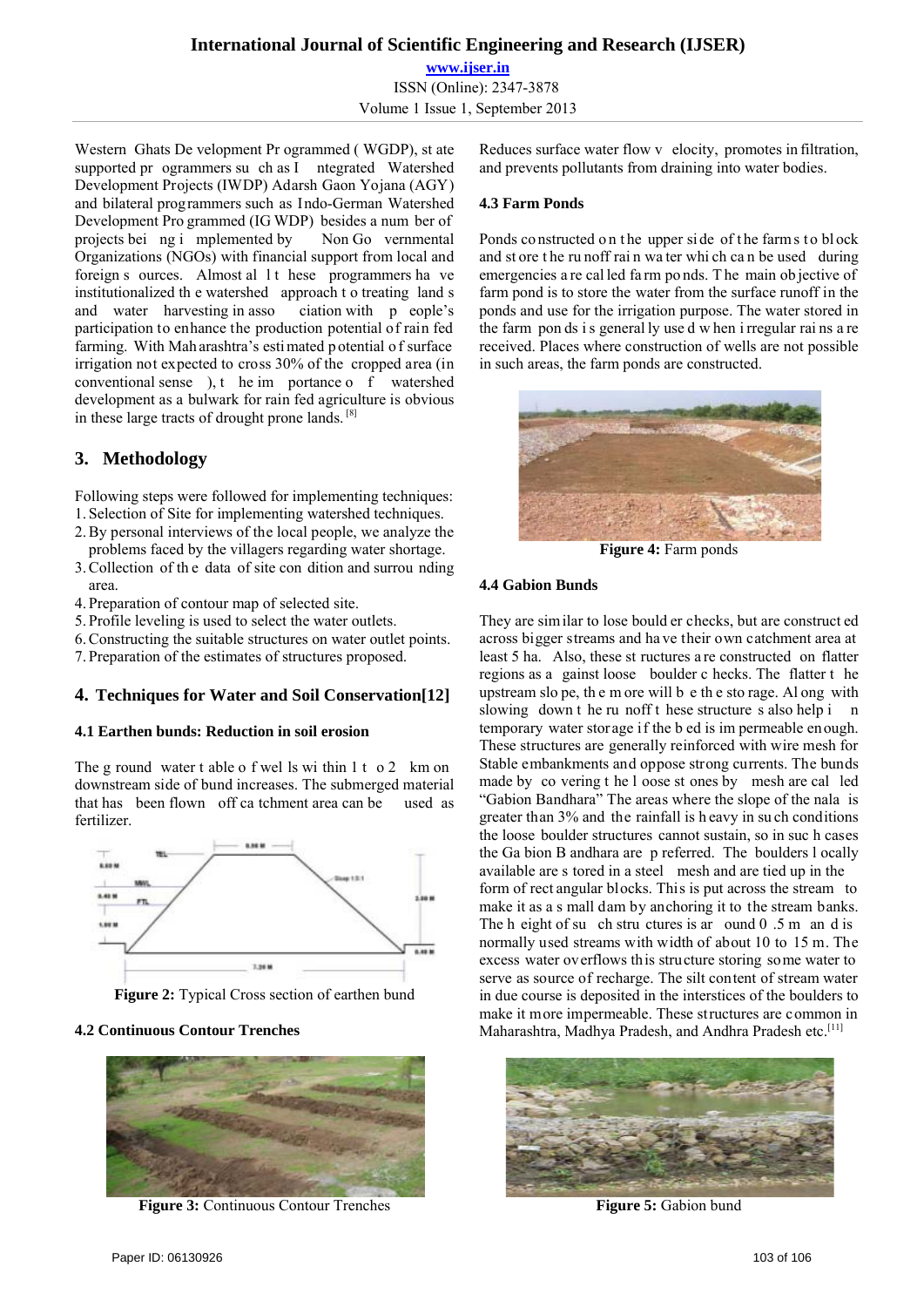**www.ijser.in** ISSN (Online): 2347-3878 Volume 1 Issue 1, September 2013

In ca se of overflow of wat er whe re the construction of earthen bunds is not possible or in areas where construction of stron g foundation is not possible and so cem ent b unds cannot be constructed these types of bunds are used.

#### **4.5 Loose Boulder structure**



**Figure 6:** Loose Boulder structure

To re duce t he erosi on o f s oil on t he upper si de of t he catchment area loose boulder structure is more effective. By constructing the bunds made up of rocks across the nala the velocity of flowing rainwater can be re duced, t o reduce erosion of soil. Blocking the way of water and allowing it to percolate in the soil. As the silt gets accum ulated bet ween two bunds, this area can be used under agriculture. By doing plantation on the downstream side of bunds afforestation can be done.

# **5. Case Study**

The area taken for case study is located in Kashele, Taluka-Karjat. Total area taken unde r mini water shed project was 6Ha. This watershed area c omes under heavy rainfall zone even th en during su mmer season water scarcity is n oticed. The en tire area is ab sorbs water, but does n ot retain t he water, because of the slope and ground condition. As a result this v illage faces water scarcity in rest o f th e season , an d people cu ltivate o nly on e season cro p in rainy season an d hence vegetation cover is not so good in this area along with agriculture people al so fac e water shortage fo r dri nking purpose. Due to water scarcity ag riculture is not the source of living for people in that village and hence we h ave taken this area under consideration for the water shed management project to solve the water problems faced by the villagers.



**Figure 7:** Kashele Village

- B. Male: 1269
- C. Female: 1211
- D. Total livestock: 273

#### **5.1 Land use**



**Figure 8:** Land Use Map



*[Source: - NBSS & LUP, Nagpur]*

## **5.2 Problems existing in the District**

- a. Hi gh rai nfall above 3000 mm season ca uses severe s oil erosion.
- b. Low income levels hence low living standard
- c. Lack of water supplies in summer season
- d. Very low irrigation
- e. High percentage of barren, uncultivable waste land.
- f. Agricultural production in only one.

#### **5.3 Problem analysis in the area**

After having a meeting wi th Gram Pancha yat we cam e to know the water problems faced by the people in t hat are a. The water level in 3 wells coming under our watershed area had r educed from 6-7m d uring r ainy season to 0.8 to 1m. Even if the soil condition was go od due to water sh ortage people cu ltivated o nly on e season cro p du ring th e rai ny season. On the hill top due to heavy rains erosion of the soil that is taking place is too high thus reducing the soil cove r on the hill surface.

A. Population: 2480 souls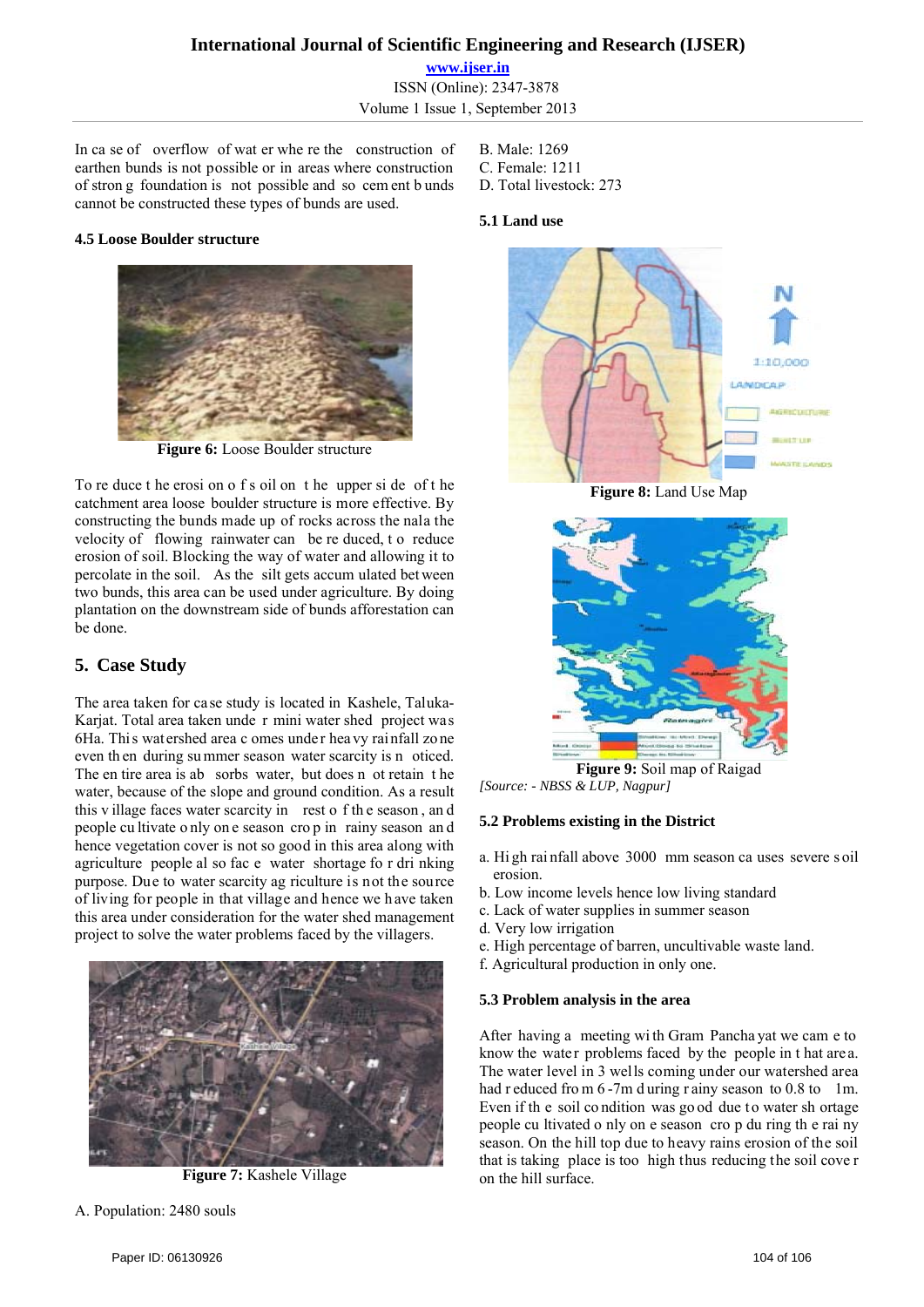**www.ijser.in** ISSN (Online): 2347-3878 Volume 1 Issue 1, September 2013

#### **5.4 Average Rainfall** [Meteorological dept]

Rainfall was hig h with average rainfall o f 3642.36 mm fo r past 12 years. The highest rainfall in last 10 years was 48 08 mm in 2005-2006 and l owest rai nfall was 2931.70 mm in 2001-2002.

2001:02: 2931.70 mm 2002 -03: 3117.50 mm 2003 -04: 3243.00 mm 2004 -05: 3293.50 mm 2005 -06: 4808.00 mm 2006 -07: 4800.60 mm 2007 -08: 3465.80 mm 2008 -09: 3489.90 mm 2009 -10: 2749.70 mm 2010 -11: 4400.10 mm 2011 -12: 4260.00 mm 2012-2013:3148.60 mm **(01-01-13: 24-09-2013: 4012.3 mm)** 

#### **5.5 Ground Water Depth**

|                                                                 | 2007-08                        | 2008-09 | 2009-10    |
|-----------------------------------------------------------------|--------------------------------|---------|------------|
| Pre Monsoon                                                     | 1.5 -8.6 m bgl   1.5 -10 m bgl |         | $2-8m$ bgl |
| <i>Post Monsoon</i>   0.8-2.8 m bgl   1-2.7 m bgl   1-3.5 m bgl |                                |         |            |

#### **5.6 Geology of the area**

Deccan Trap Basalt of upper Cretaceous to lower E ocene is the m ajor r ock f ormation a nd i ntruded by a num ber of dykes. The western part o f t he di strict C onsisting B asalt flows is altered to Laterite. Recent deposits com prising Beach Sand and Alluvium occur along the coast and i n the river m outh; ho wever t hey do not f orm pot ential aqui fer. Ground wate r in Decca n Tra p Basalt occurs mostly in the upper weathered and fractured parts down to  $10 - 15$  m bgl under u nconfined c ondition. The water bearing st rata at deeper de pth exi sts un der sem i confi ned t o co nfined conditions. The d ug wells in these areas sho w rapid decline in water level during post monsoon period and practically go dry in p eak su mmer. In foot h ill zo nes the water tab le is relatively sh allower n ear water co urse. Th e yield o f du g wells tapping upper phreatic aquifer ranges between 45 to 60 m3/day, whereas that of bore wells varies from  $0.50$  to  $> 20$ m3/hr. depe nding u pon t he l ocal hy dro ge ological conditions, however in most of the bore wells it is up to 5 m3/hr. **[G.W.I]**

#### **5.7 Structures constructed in the area** [IWMP]

Stone Bunds Loose boulder structures Earthen Bunds Farm Pond Continuous Contour trenches Terraced Bunds

#### **5.8 Proposed Works in the Area**

#### **5.8.1 Engineering Measures:**

1. Treatment proposed on hilly areas.

On the hilly surface "Area Treatment" is proposed as soil erosion in la rge am ount has taken place. In a rea treatm ent stone bunding is proposed in that area as so il layer requ ired for CCT is not enough for excavating. The aim of providing stone bunding is to cultivate horticulture plants and prevent soil erosion.



#### 2. Treatment proposed along the Drainage Line.

Along the drainage line treatment "3 Gabiyan Structure" and "7 L oose B oulder St ructure" are p roposed. Gabiyan structure is provi ded to store the water as well as to cha nge the alignment from road to the original line. Loo se boulder structures ar e proposed to s tore as well a s to r echarge th e ground wat er table. Nal a ba nk st abilization i s pr oposed as people have artificially changed the originally alignment of nala and hence would face the erosion problem of nala.



## **6. Conclusion**

Plenty of water is available during rainy season, Particularly in Kon kan r egion where m ore th an 3000 mm r ainfall is available. But in this region slope of river bed is so steep and all th e rain water flows toward s t he outlet v ery fast an d results in scouring land, it is maj or problem. After the rainy season around month of December the water scarcity starts in most of the hamlets comprising of adivasis or tribals, and water demand increases. As large amount of ground water is drawn o ut fr om unde r g round, re duction of ground wat er table which in turn reduces water level in wells.

To cater th is problem o f wate r storage i n rural area s, t he technique o f water she d m anagement i s best sui ted. B y implementing this method the groun d water tab le is increased thu s p roviding sufficien t water to th e farmers during summer season and reducing the call of t ankers on which crores of rupees were spent by the government. This method is cheap and also provides employment to villagers. It also redu ces so il erosion an d also facilities p lantation of